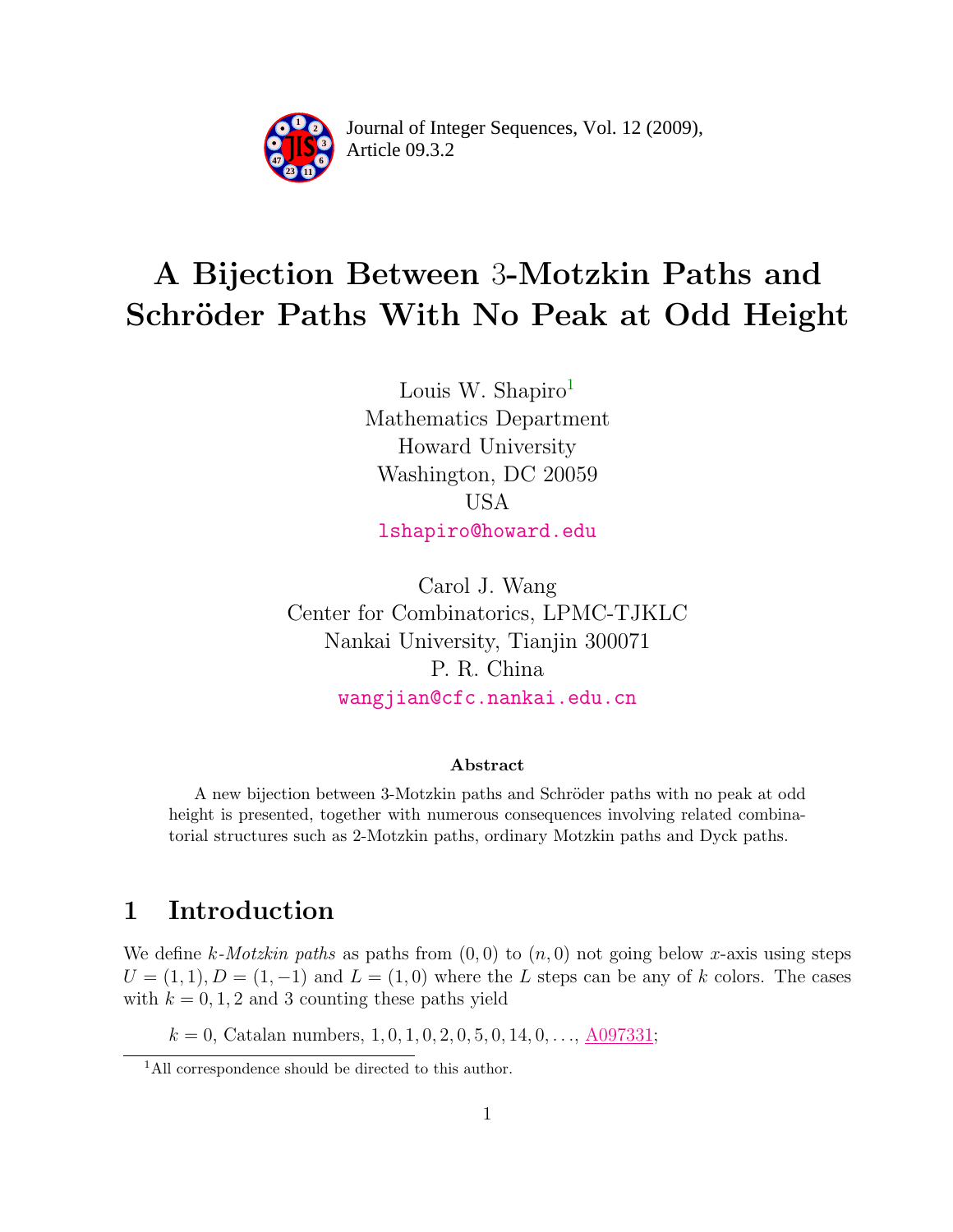$k = 1$ , Motzkin numbers,  $1, 1, 2, 4, 9, 21, 51, 127, \ldots, \underline{A001006}$ ;

 $k = 2$ , Catalan numbers $(C_{n+1}), 1, 2, 5, 14, 42, 132, \ldots, \underline{A000108}$ ;

 $k = 3$ , Harary-Read Benzene numbers,  $1, 1, 3, 10, 36, 137, 543, \ldots$ , [A002212.](http://www.research.att.com/cgi-bin/access.cgi/as/~njas/sequences/eisA.cgi?Anum=A002212)

The 'A' numbers are from Sloane's *Encyclopedia* [\[8\]](#page-8-0).

Harary-Read Benzene numbers count the number of restricted hexagonal polyominoes with  $n$  cells and equivalently rooted planar trees where the outdegree of each vertex is  $0, 1$ or 2. If the outdegree is 1, then it can be a left, right, or middle child. If the outdegree is 2, the vertex must have a left and right child. Denote such trees by  $HR\text{-}trees$ . This last condition prohibits the configuration shown below.



We denote the generating function ( $GF$  for short) for the k-Motzkin numbers as  $M_{[k]}$ . If we change the level step requirement by one kind of level step of length 2, we get the *Schröder* paths and the sequence of numbers counting the Schröder paths starts  $1, 2, 6, 22, 90, 394, \ldots$ [A006318.](http://www.research.att.com/cgi-bin/access.cgi/as/~njas/sequences/eisA.cgi?Anum=A006318)

Returning to the k-Motzkin paths but not allowing any level steps at height 0, we have the k-Riordan paths. This yields

 $k = 1$ , the Riordan numbers, 1, 0, 1, 1, 3, 6, 15, 36, 91, ..., [A005043;](http://www.research.att.com/cgi-bin/access.cgi/as/~njas/sequences/eisA.cgi?Anum=A005043)

k = 2, the Fine numbers, 1, 0, 1, 2, 6, 18, 57, . . ., [A000957;](http://www.research.att.com/cgi-bin/access.cgi/as/~njas/sequences/eisA.cgi?Anum=A000957)

 $k = 3$ , the 3-Riordan numbers,  $1, 0, 1, 3, 11, 42, 167, 684, \ldots, \underline{A117641}$ .

For Benzene molecules  $A, B, C, D, \ldots$ , the 3-Riordan numbers count the number of ways pasting Benzene rings with no attachments occurring on the dark edges. The 3-Riordan numbers also count the number of HR-trees with no middle children on the rightmost branch. Figure [1](#page-2-0) is a small example to illustrate these concepts.

The GF for counting k-Riordan paths is denoted  $R_{[k]}$ . More detail can be found in [\[9\]](#page-8-1). For information about  $M_{[3]}$ , see also [\[1\]](#page-7-0) and [\[6\]](#page-8-2).

The basic identities for these GFs are

$$
M_{[k]} = 1 + kzM_{[k]} + z^2M_{[k]}^2
$$
 and  $R_{[k]} = 1 + z^2M_{[k]}R_{[k]}.$ 

The two generating functions are linked by the identity

$$
M_{[k]} = R_{[k]} + R_{[k]} \cdot kz \cdot R_{[k]} + R_{[k]} \cdot kz \cdot R_{[k]} \cdot kz \cdot R_{[k]} + \cdots
$$
  
= 
$$
\frac{R_{[k]}}{1 - kzR_{[k]}},
$$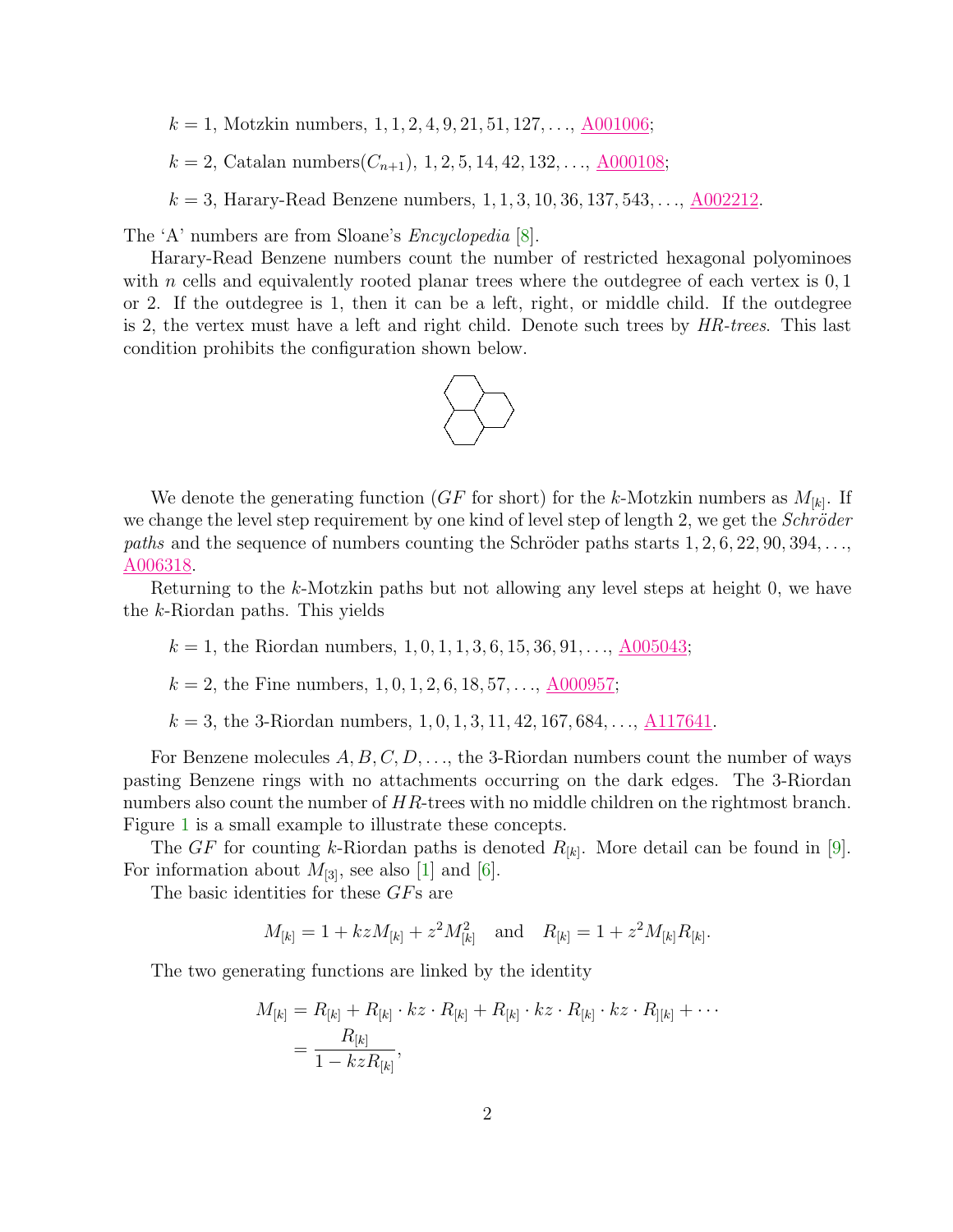

<span id="page-2-0"></span>Figure 1: Benzene Molecules and the corresponding HR-tree.

where, for instance,  $R_{[k]} \cdot kz \cdot R_{[k]}$  accounts for k-Motzkin paths with one level step at height 0.

This research started while investigating Möbius transformations of generating functions. It was noticed that  $\frac{R_{[1]}}{1-zR_{[1]}} = M_{[1]}$  yields the Motzkin numbers, and  $\frac{R_{[2]}}{1-2zR_{[2]}}$  yields the Catalan numbers. Next in the series is  $M_{[3]} = \frac{R_{[3]}}{1-3z\hbar}$  $\frac{n_{[3]}}{1-3zR_{[3]}}$ . Consulting Sloane [\[8\]](#page-8-0) yielded the peculiar fact that these numbers also counted Schröder paths with no peak at odd height. This fact was noticed by Emeric Deutsch who outlined a proof via generating function for us. However such a coincidence seemed worthy of a more combinatorial approach.

In this paper, we present an easy bijection between the Schröder paths of length  $2n$  with no peak at odd height and 3-Motzkin paths of length  $n-1$ . One consequence of this simple bijection is that many new occurrences of paths counted by the Catalan, Motzkin, Fine, and Riordan numbers can be found as Schröder paths with various restrictions. We will examine a few such cases in detail and then list some of the others.

A recent paper of Yan [\[10\]](#page-8-3) discusses a different bijection between (2, 3)-Motzkin paths and Schröder paths for the purpose of enumerating the  $UDD$  and  $LD$  subsequences. For more information about the Fine number sequences, see [\[2\]](#page-7-1) and [\[4\]](#page-8-4). Some useful generating function identities are discussed in [\[3\]](#page-8-5). Another paper of definite interest [\[7\]](#page-8-6) of Mansour, Schork, and Sun discusses Motzkin paths where not only level steps but also up and down steps are colored. In particular if the up steps are bicolored and neither level nor down steps are, then the sequence  $\underline{A025235}$  $\underline{A025235}$  $\underline{A025235}$  which starts 1, 1, 3, 7, 21, 61, 191, ... is obtained. If both level and up steps are bicolored the result is the sequence  $A071356$  starting  $1, 2, 6, 20, 72, 272, 1064, \ldots$ 

## 2 The bijection

We describe the bijection, denoted by  $\phi$ , between Schröder paths of length 2n with no peak at odd height and 3-Motzkin paths of length  $n-1$ . Let  $\omega$  be a Schröder path of length 2n with no peak at odd height. First interchange peaks and level steps. We will call this the toggle. We now have a Schröder path with no level steps at even height. Next eliminate the first step (U) and the last step (D), and denote the remaining path by  $\omega'$ . Thus,  $\omega'$  is a Schröder path except that it can go down to height  $-1$ . We call this step *push down*. At this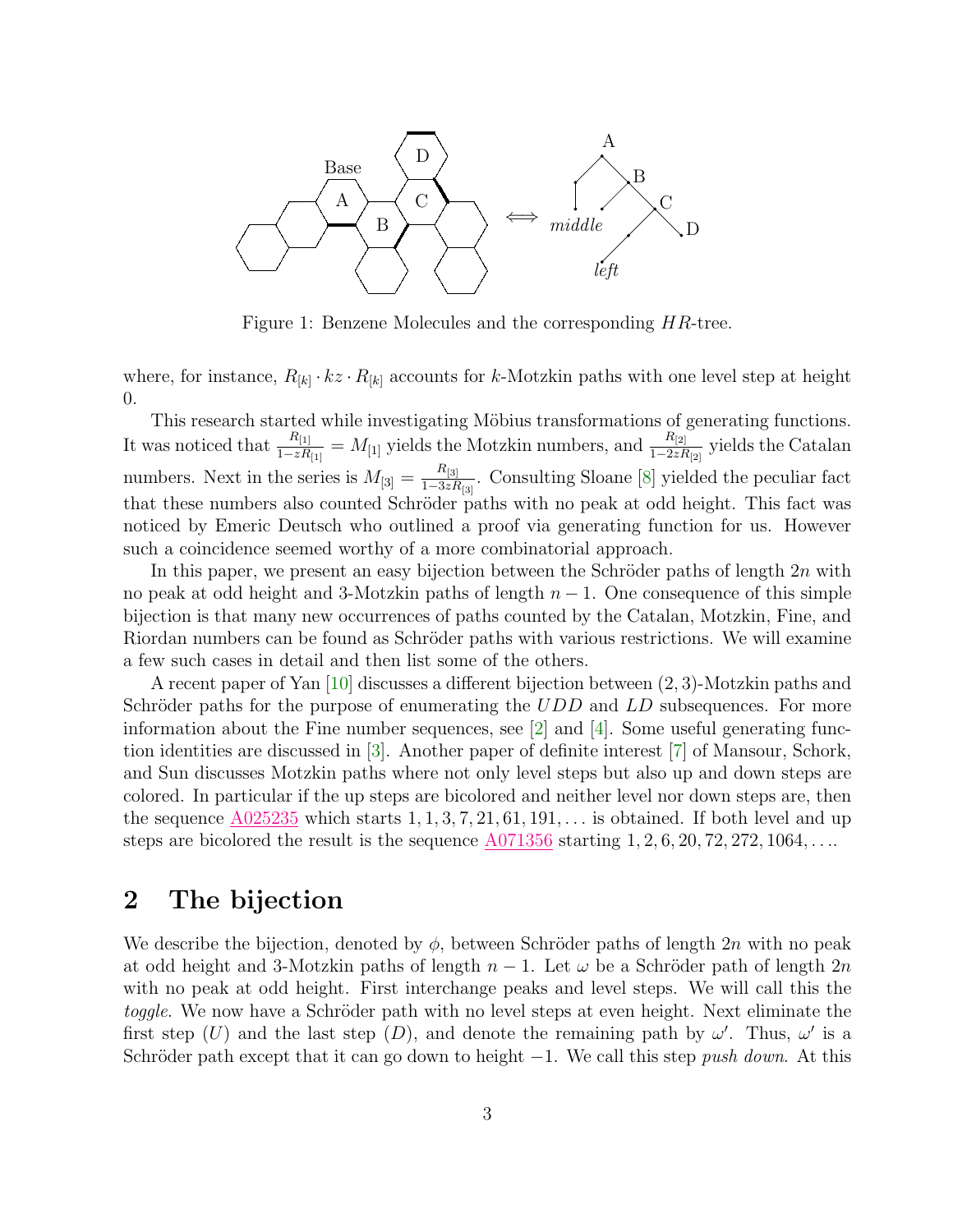point we have no level steps at odd height. We define the bijection  $\phi$  as follows. Traverse  $\omega'$ from left to right two steps at a time where  $L$  is regarded as two steps:

- for consecutive UU (resp. DD) steps, set  $\phi(UU) = u$  (resp.  $\phi(DD) = d$ );
- set  $\phi(L) = l$ ;
- set  $\phi(UD) = \wedge$ ;
- set  $\phi(DU) = v$ .

It is easy to see that we have obtained a 3-Motzkin path and also that the mapping can be easily reversed. More precisely, a Schröder path of length  $2n$  without peaks at odd height corresponds to a 3-Motzkin path of length  $n-1$ . For an example, see Figure [2.](#page-3-0)



<span id="page-3-0"></span>Figure 2: The bijection  $\phi$ 

Bijective correspondences. Table [1](#page-4-0) lists features carried by the bijection  $\phi$  from Schröder paths to 3-Motzkin paths. For instance, a level step at height 0 becomes a peak at height 1 after the toggle. After the push down we have a peak at height 0. Counting two steps at a time splits the peak into parts of two consecutive valleys. If the original level step is at either end of the Schröder path then half of it would be taken by the push down and the other half would contribute to one valley.

The other cases follow by similar reasoning.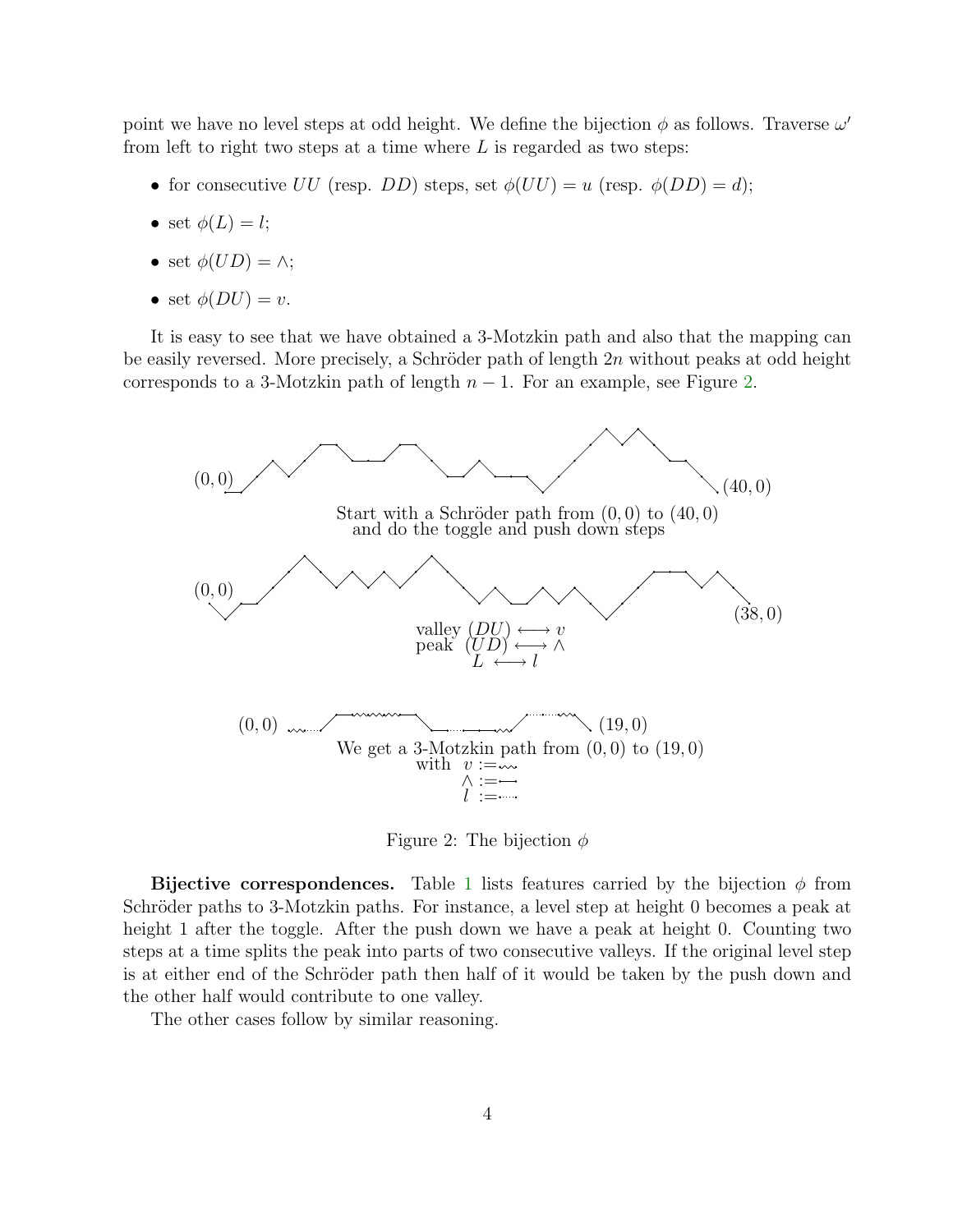| Schröder paths                                       | 3-Motzkin paths                                                                               |
|------------------------------------------------------|-----------------------------------------------------------------------------------------------|
| (with no peaks at odd height)                        |                                                                                               |
| $L$ steps at height 0                                | $vv$ consecutive steps at height 0                                                            |
|                                                      | or                                                                                            |
|                                                      | a $v$ at either end of the path                                                               |
| L steps at even height 2k ( $k \geq 1$ )             | <i>uv, vd, vv, ud</i> consecutive steps<br>where either u or v is at height $k-1$ $(k \ge 1)$ |
| L steps at odd height                                | $\wedge$ steps                                                                                |
| peaks                                                | $l$ steps                                                                                     |
| $UU$ or $UL$<br>where the first $U$ is at odd height | $u$ steps                                                                                     |
| DD or LD<br>where the second $D$ is at odd height    | $d$ steps                                                                                     |

<span id="page-4-0"></span>Table 1: Bijective correspondences.

### 3 Special Cases

Recall that 2-Motzkin paths are counted by the Catalan numbers,  $C_{n+1}$ . If we allow no level steps at height 0, we have the Fine numbers. Similarly we get Motzkin paths by allowing just one kind of level step. If we then forbid level steps at height 0, we obtain the Riordan paths. Thus applying the  $\phi^{-1}$  algorithm will carry all these variations simultaneously.

As one example, we consider the case where the level steps for the 2-Motzkin paths are labeled l and v. Starting to apply  $\phi^{-1}$  gives us the building blocks  $UU, L, DU$  and  $DD$  with the Catalan condition that the number of DDs never exceeds the number of UUs. We now have L steps possible at even height, peaks at even height. At this stage, the paths could go as low as the line  $y = -1$ .

We add a single U step at the beginning, a  $D$  step at the end (the *push up*) and we now have Schröder paths with level steps and peaks only at odd height. These are counted by the Catalan number,  $C_n$ . If we complete the  $\phi^{-1}$  algorithm by interchanging level steps and peaks (the toggle), we again have peaks and level steps allowed only at even height. The 5 such (Catalan) Schröder paths from  $(0,0)$  to  $(6,0)$  are in Figure [3.](#page-5-0)

If we also prohibit L steps at height 0, we get the Fine numbers,  $1, 0, 1, 2, 6, 18, 57, \ldots$ The 6 (Fine) Schröder paths from  $(0,0)$  to  $(8,0)$  without toggle and push up steps are shown in Figure [4.](#page-5-1) After the toggle and the push up, we have the elevated Schröder paths with level steps at height  $2k$   $(k \geq 1)$  and peaks at height  $2k$   $(k \geq 2)$ .

To obtain one of the settings for the Motzkin numbers, we eliminate  $l$  also. This gives us Schröder paths without level steps and peaks only at odd height. If we interchange peaks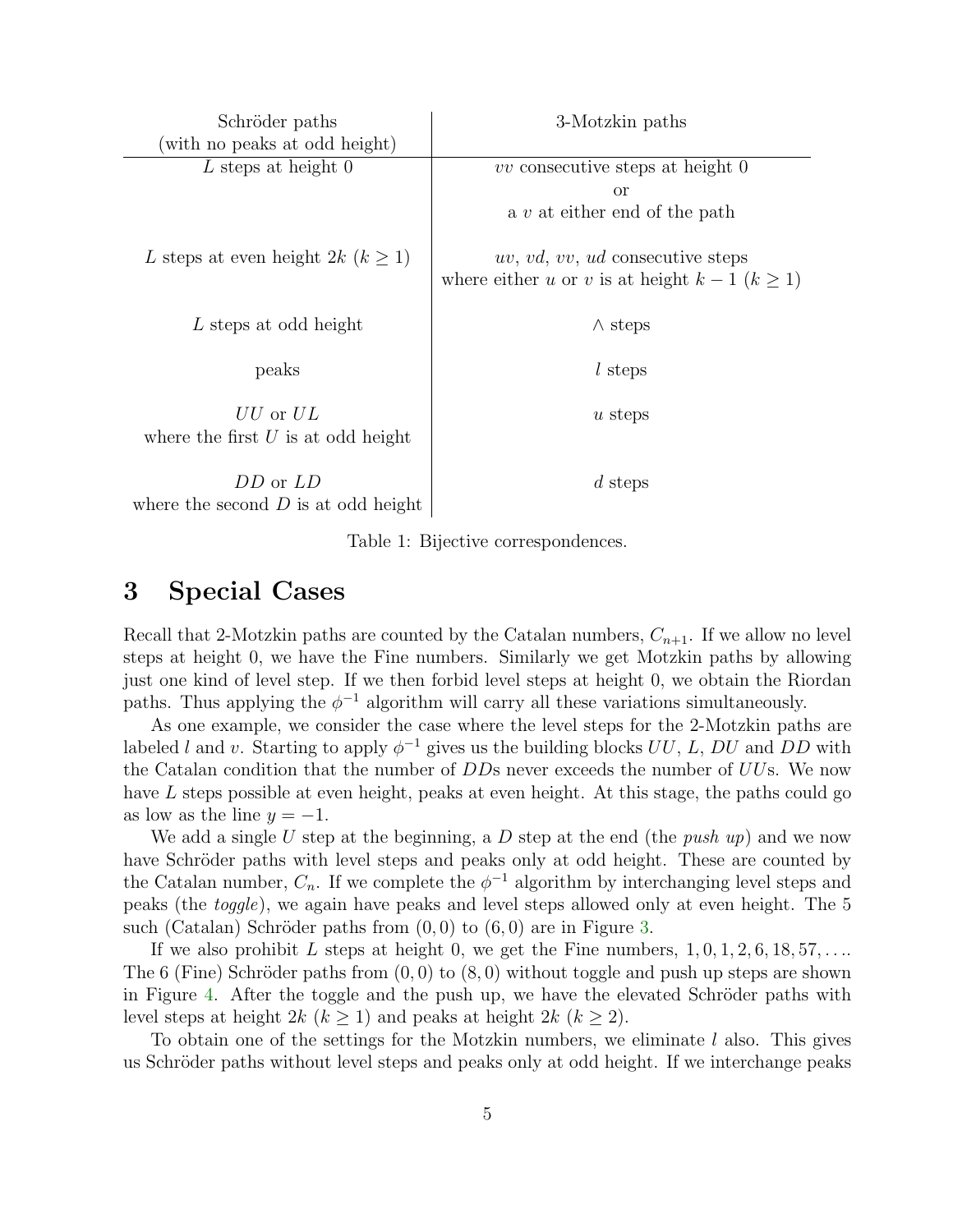

<span id="page-5-0"></span>Figure 3: (Catalan) Schröder paths of length 6.



<span id="page-5-1"></span>Figure 4: (Fine) Schröder paths of length 8.

and level steps we get Schröder paths with no peaks, and level steps only at even height. Here in Figure [5](#page-5-2) are the four (Motzkin) Schröder paths from  $(0,0)$  to  $(8,0)$ .



<span id="page-5-2"></span>Figure 5: (Motzkin) Schröder paths of length 8.

In these last two settings we can eliminate peaks at height 1 (respectively, level steps at height 0). For paths from  $(0, 0)$  to  $(10, 0)$ , we get three (Riordan) Schröder paths. We show these in Figure [6](#page-6-0) with and without the toggle.

#### 3.1 Remarks

We now list some of the other possibilities. We have  $\binom{3}{2}$  $_{2}^{3}$ ) ways to choose 2 of 3 kinds of level steps each leading to a Catalan setting and with it a Fine setting. By then eliminating one of the two kinds of level steps, we obtain two settings for the Motzkin numbers and then Riordan numbers. By not using the toggle, we double the numbers of possibilities. When the  $v$  step is not one of the level steps, we can eliminate the push down-push up steps. Since we proceed two steps at a time this also yields new settings.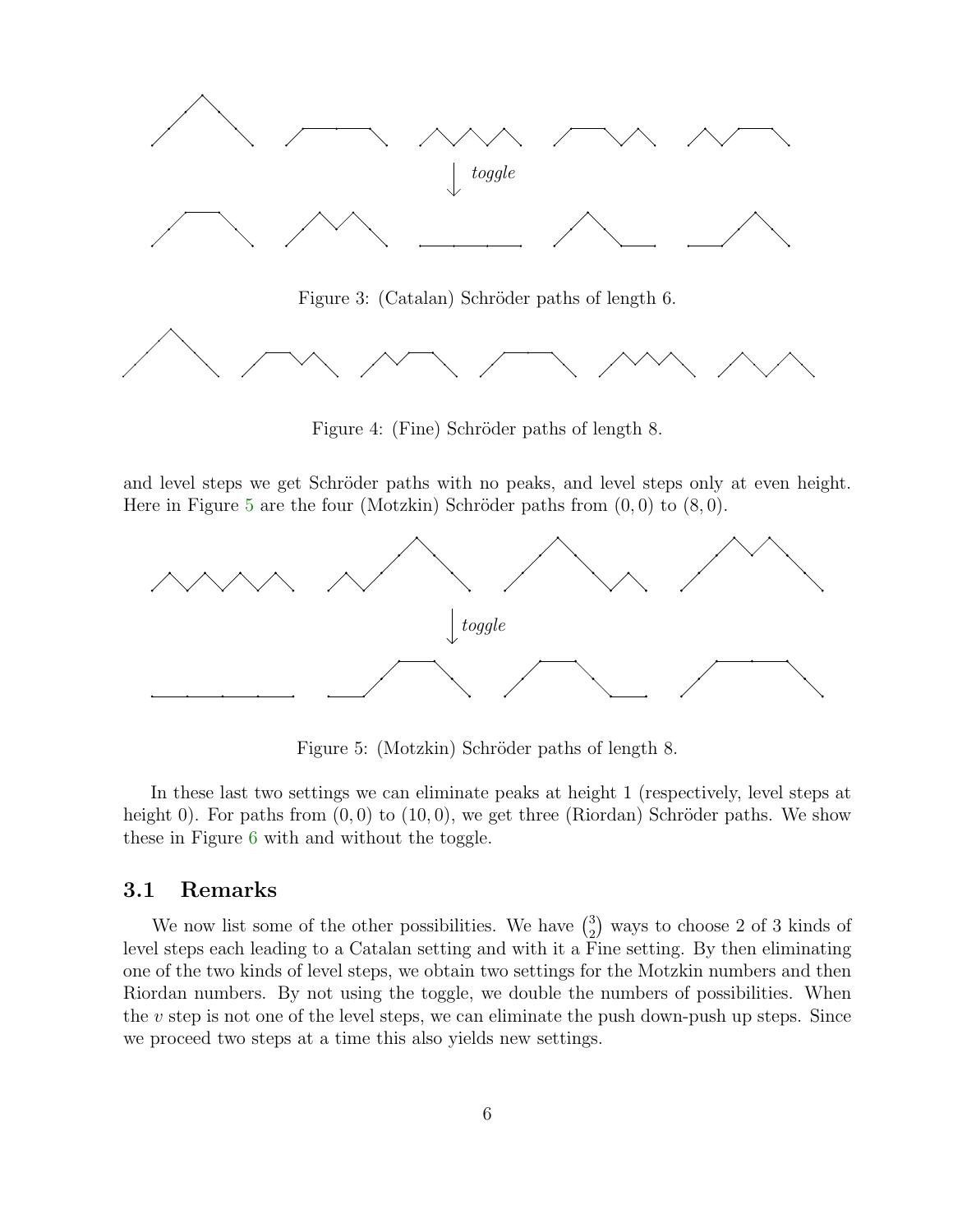

<span id="page-6-0"></span>Figure 6: (Riordan) Schröder paths of length 10.

The complete  $\phi^{-1}$  algorithm consists of both the push up and toggle steps. As fascinating as each setting is individually, the list gets quite long quite quickly.

#### 3.2 Catalan numbers

We call a path is elevated if the path is strictly above the x-axis except the initial and end points.

If the level steps for the 2-Motzkin paths are labeled  $\wedge$  and l, then by the complete  $\phi^{-1}$ algorithm, we have the elevated Schröder paths with no peaks at odd height, no valley at even height and each L at even height occurring as part of a ULD subsequence.

If the level steps are either  $\wedge$  or v, then the complete  $\phi^{-1}$  algorithm will give us the Schröder paths with no peaks.

Eliminating all the level steps from 3-Motzkin paths, we have Dyck paths, which are counted by aerated Catalan numbers, whose first several terms are  $1, 0, 1, 0, 2, 0, 5, 0, \ldots$  By the complete  $\phi^{-1}$  algorithm, we have the elevated Schröder paths with no peaks, valleys only at odd height and level steps only at height 2k  $(k \geq 1)$  and occurring as part of a ULD subsequence.

#### 3.3 Motzkin numbers

In this section, we consider Motzkin paths, first with  $\wedge$  as the level step, then with l.

If the level steps of Motzkin paths are labeled  $\wedge$ , then the complete  $\phi^{-1}$  algorithm produces the elevated Schröder paths with neither valley at even height nor peaks and where each L at even height occurs as part of a ULD subsequence.

If we denote the level steps in Motzkin paths by  $l$  and apply the complete inverse algorithm, then we obtain the elevated Schröder paths with no peaks at odd height, no valley at even height and L steps only at height  $2k$  ( $k \ge 1$ ) occurring as part of ULD subsequences.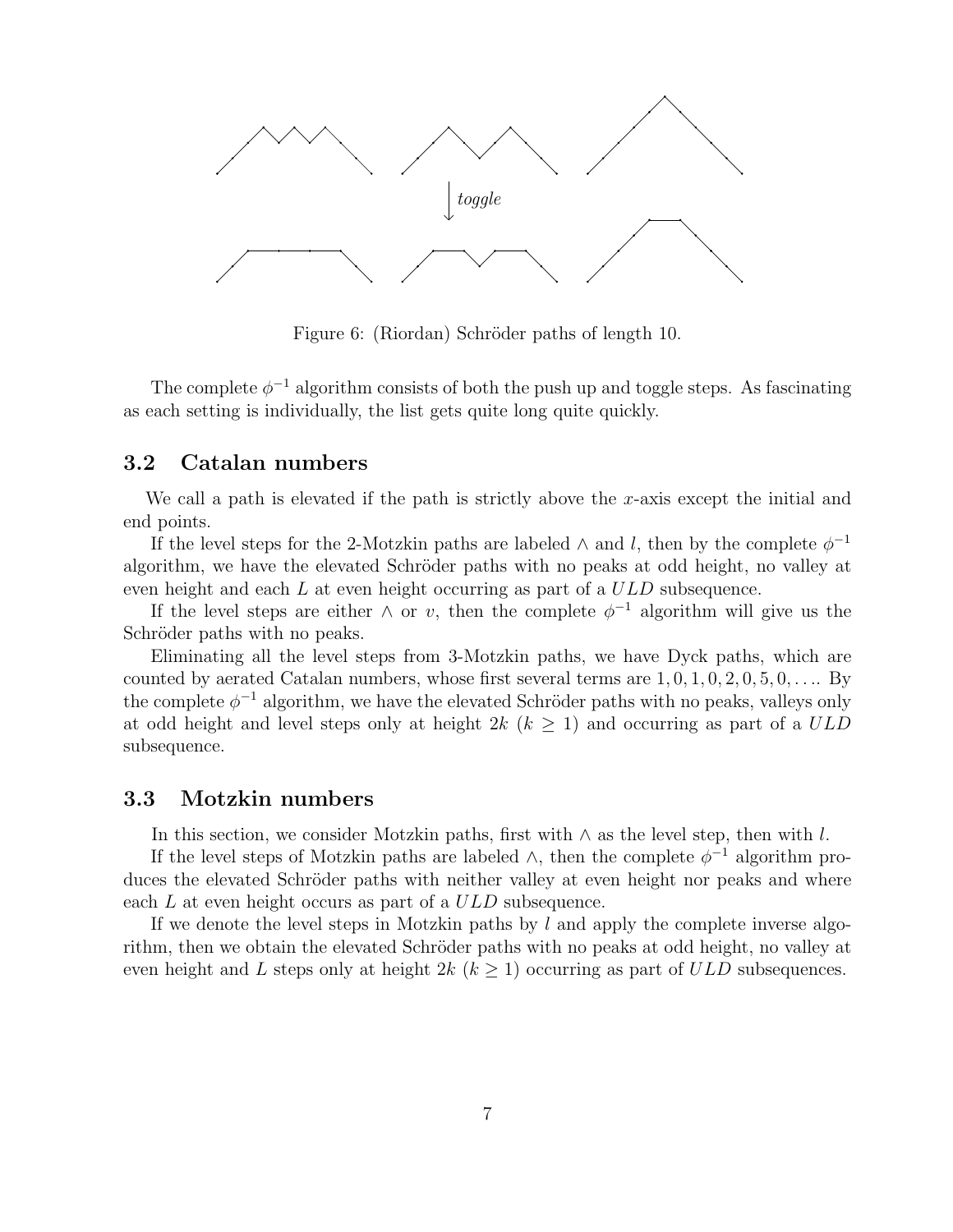#### 3.4 Fine numbers

We next consider 2-Riordan (i.e., Fine) paths with two kinds of level steps,  $\wedge$  and l, allowed except at height 0 where there are no level steps. Applying the complete  $\phi^{-1}$ algorithm, we have the elevated Schröder paths with no valley at even height, peaks only at height 2k ( $k \geq 2$ ), L steps at height  $\geq 2$  and each L at even height occurring as part of a ULD subsequence.

If the level steps are either  $\wedge$  and  $v$  and we apply the complete  $\phi^{-1}$  algorithm, we end up with elevated Schröder paths with no peaks and  $L$  steps at height  $k \geq 2$ .

Eliminating all level steps in 3-Motzkin paths and forbidding peaks at height 1, we will also have the Fine numbers. By applying the complete  $\phi^{-1}$  algorithm, we have the elevated Schröder paths with no peaks, no valleys at even height, L steps only at height  $2k$  ( $k \ge 2$ ) and occurring as part of ULD subsequences.

#### 3.5 Riordan numbers

If we eliminate the level steps at height 0 in Motzkin paths, we have the Riordan paths. If the level steps in Riordan paths are v's, then by the complete  $\phi^{-1}$  algorithm, we have elevated Schröder paths with no peaks and L steps at height  $2k (k > 1)$ .

If the level steps are all labeled  $\wedge$ , then the complete  $\phi^{-1}$  algorithm leads to the elevated Schröder paths with no peaks, no valleys at even height, level steps at height  $\geq 2$  and level steps at even height occurring as part of  $ULD$  subsequences.

If we consider the case where level steps are l's and apply the complete  $\phi^{-1}$  algorithm, then we have the elevated Schröder paths with peaks only at even height  $\geq 4$ , no valley at even height, level steps only at height  $2k (k > 1)$  and occurring as part of  $ULD$  subsequences.

Some results, similar to ours, but not in a Schröder context appear in a recent paper of Eu, Liu and Yeh [\[5\]](#page-8-7).

### 4 Acknowledgments

This work was supported by the 973 Project, the PCSIRT Project of the Ministry of Education, the Ministry of Science an Technology, and the National Science Foundation of China. The first author was also supported by the NSF grant HRD 0401697.

## <span id="page-7-0"></span>References

- [1] S. J. Cyvin, B. N. Cyvin, J. Brunvoll, and E. Brendsdal, Enumeration and classification of certain polygonal systems representing polycyclic conjugated hydrocarbons: annelated catafusenes, J. Chem. Inf. Comput. Sci. 34 (1994), 1174-1180.
- <span id="page-7-1"></span>[2] E. Deutsch and L. Shapiro, A survey of the Fine numbers, Discrete Math. 204 (1999), 167–202.